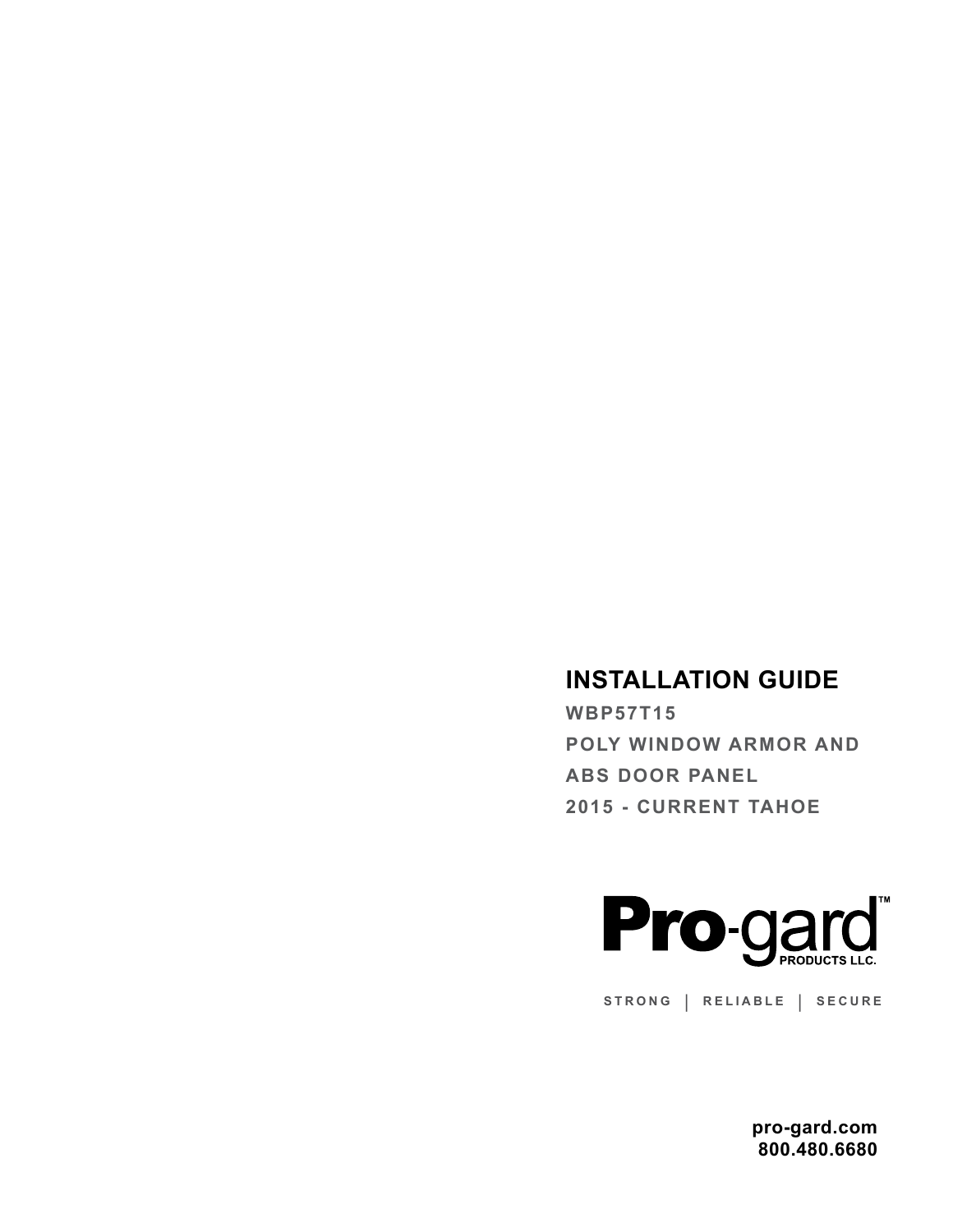# THESE COMPONENTS ARE REQUIRED <u>TO INSTALL THE PRO-GARD STEEL WINDOW ARMOR</u>





4WBPHK5715 4HKDP001

HARWARE KIT

OEM DOOR PANEL

#### I. Refer to the diagram on the last page to verify all parts were received. lefer to t

# **II. The following tools will be required to complete the installation.**

- 1. Drill with standard  $#2$  Philips driver
- 2. Drill bit 3/32" diameter

### **III. Read all instructions carefully before starting the assembly process.** 2 3 4

**NOTE:** *Locate all wiring before drilling holes or installing any fasteners.*

# **IV. OEM Door Panel Removal**

A. Remove the OEM door panel from the door frame. (See Fig. 1)

 *Note: Remove the window seal from door panel, this will be used before the window armor is installed.*

- B. Now remove the door speaker from the vehicle.
- C. Next Push the large rubber grommet into the door shell, along with the wires. Also push in the door latch cable and lower the door lock rod out of the way. Fig. 1 PASSENGER-SIDE SHOWN
- D. Remove the power window switch from the door panel and reconnect it to the vehicle wiring harness.
- E. Secure the door latch cable to the door frame so it will not rattle.
- F. Make sure the power window switch is connected to the harness, protect it from moisture and secure the harness inside the door frame away from the window travel.

.

*Note: The window switch must be reinstalled. If window switch is not reinstalled the vehicle will register that the door is ajar. Furthermore. the driver will not have the ability to roll the window up or down.*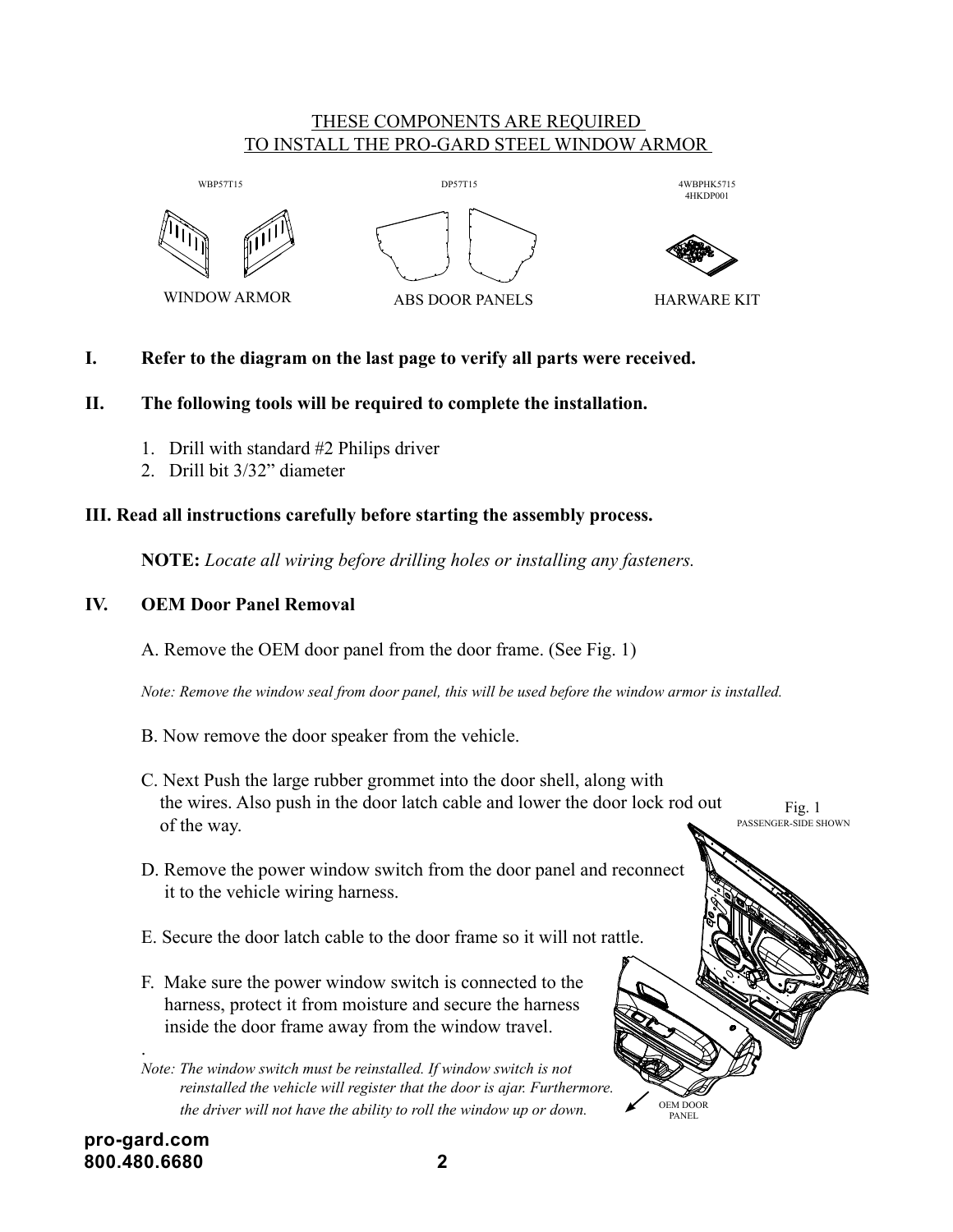# **V. ABS Door Panel Installation**

- A. Place the window seal back onto the door frame as though the door panel was there.
- B. Next, place the ABS Door Panel against the door and align. Once the panel fits flush around the door latch (see Fig. 2), install one #8 x 5/8 to both sides of the door. Ensure that the side of the ABS Door panel closest to the door hinges is flush with the door.
- C. Attach the remainder of the door panel, from top to bottom with the supplied screws, Type A-self tapping, sometimes it is necessary to drill a 3/32" pilot. (See Fig. 3)

# **VI. Window Armor Installation**

- A. Raise the Window Armor above the ABS door panel. Then lower the Window Armor so that the ABS door panel slides into the Window Armor's lower bracket. Ensure that the retaining flanges on lower bracket fit onto the window seal correctly.
- B. Center the outside of the metal mounting frame on the door from side to side. While appling pressure down on the Window Armor, ensure that the outer side brackets bottom out onto the ABS door panel. PASSENGER-SIDE SHOWN
- C. If the side brackets do not touch the abs panel then it is necessary to mark the rubber window seal where the flanges hit. Remove the Window Armor. Using a razor knife, cut slits through only the first layer of the window seal. Now reinstall the Window Armor. 2
- D. Align the upper bracket of the Window Armor to the upper door frame, before securing.
- E. Install all screws from the bottom to the top of the Window Armor. Using the #8 x 5/8 self tapping screws. Followed by the remaining two lower screw locations in the lower bracket of  $\sqrt{2}$ the Window Armor. (See Fig. 4)  $\sqrt{2}$

# **VII. Installation Complete**



Fig. 2 PASSENGER-SIDE SHOWN



Fig. 4 PASSENGER-SIDE SHOWN



ITEM QTY PART NUMBER DESCRIPTION  $1$  3WBP5715-D Window Bar  $P$  $2$ ITEM QTY PART NUMBER DESCRIPTION OF A REAL PROPERTY.  $3<sup>3</sup>$ ITEM QTY PART NUMBER DESCRIPTION  $4$  $5$